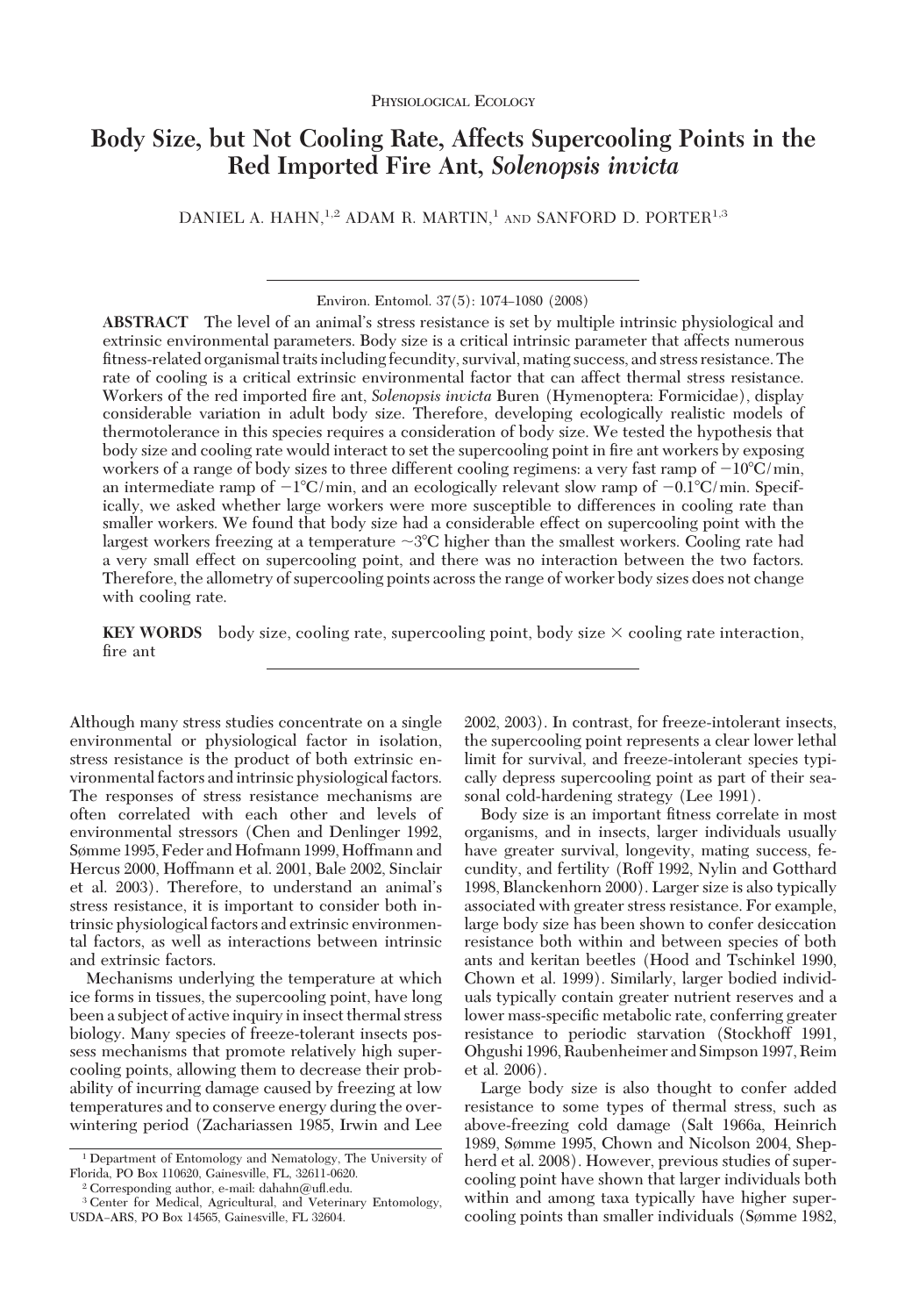Pugh 1994, David 1996, Dautel and Knülle 1996, Sinclair and Chown 2005). For example, supercooling point changes with larval stadium in the mealworm *Tenebrio molitor,* where small early-instar larvae have lower supercooling points than larger later-instar larvae (Johnston and Lee 1990). This correlation is in agreement with physical studies of droplets of pure water wherein very small droplets can supercool to much lower temperatures than larger droplets, which have a greater probability of ice nucleation (Angell 1982). Therefore, body size is an important intrinsic factor for cold tolerance in insects, wherein larger individuals may be more resistant to declining performance and nonfreezing damage, but larger individuals are also more susceptible to freezing caused by their higher supercooling points.

The rate of temperature change is a critical extrinsic factor affecting cold tolerance in insects (Worland and Convey 2001, Bale 2002, Sinclair et al. 2003, Shreve et al. 2004). Typically, faster rates of cooling lead to decreased resistance to above-freezing damage, such as  $LT_{50}$  values for a 1-h exposure, and decreases in performance parameters, such as knock-down temperature or  $CT_{\text{min}}$  (Bale et al. 1989, Kelty and Lee 1999, 2001, Powell and Bale 2006). Temperatures in most habitats decrease relatively slowly, and it is thought that improved survival and performance at slower, ecologically relevant, cooling rates is reßective of the induction of rapid cold hardening mechanisms that insects may use during natural thermoperiodic cycles (Kelty and Lee 2001, Sinclair et al. 2003). In contrast to above-freezing damage, slower rates of cooling generally have a negative impact on supercooling ability wherein ice nucleation occurs at higher temperatures when organisms are cooled more slowly. For example, Salt (1966b) showed that the supercooling points of diapausing larvae of the wheat stem sawßy, *Cephus cinctus,* decreased linearly with increasing cooling rate from  $0.008$  to  $8^{\circ}C/\text{min}$ . Slow cooling rates increase the time of exposure to temperatures below the melting point, which leads to an increased probability of ice nucleation occurring and consequently higher supercooling points at slower cooling rates (Salt 1966c, Miller 1978, Shimada and Riihimaa 1988, Lee et al. 1996).

Both body size and cooling rate can affect an insect's supercooling point through different yet complementary mechanisms inßuencing the probability of ice nucleation. Therefore, understanding supercooling in species with a wide range of body sizes requires understanding the relative roles of body size and cooling rate on supercooling point and whether any interaction occurs between these key intrinsic and extrinsic factors. We expect that larger individuals will have a proportionally greater increase in supercooling point with slow cooling rates than small individuals. To test the hypothesis that body size and cooling rate interact to set supercooling points, we determined the relationships between body size, cooling rate, and supercooling point in workers of the red imported fire ant, *Solenopsis invicta* Buren, an invasive pest species with

substantial continuous body size variation among workers within a colony (Porter and Tschinkel 1985).

Supercooling points of *S. invicta* workers have been examined by several authors in a number of contexts including comparisons across fire ant species (Francke et al. 1986, DifÞe and Sheppard 1989, James et al. 2002), seasonal acclimation (Taber et al. 1987), geographic variation (Quarles et al. 2005), and infection with microorganisms (Landry and Phillips 1996, James et al. 2002). Both Francke et al. (1986) and James et al. (2002) studied the role of worker size on supercooling point, each finding that small workers had lower supercooling points than large workers, as expected. However, in all of these previous studies, workers have been cooled at rates in excess of 5°C/ min, which is much more rapid than the temperature ßuctuations that these ants would experience in either their natural or introduced ranges. Supercooling points in the above studies have all been between  $-6$ and  $-12^{\circ}$ C, and it has been observed that these are temperatures much lower than one would expect ants to experience in their mounds in the soil. Our current work extends the previous research on supercooling capacity of *S. invicta* workers by studying the relationship between worker body size and supercooling points at several cooling rates, including a very fast rate of 10°C/min, an intermediate rate of 1°C/min that is the standard for many cold-tolerance studies, and a slower, more ecologically relevant cooling rate of  $0.1^{\circ}$ C/min. We asked the following specific questions. First, does cooling rate affect the supercooling points of workers in this species? Specifically, does cooling workers at a slow rate increase worker supercooling points to temperatures that might be experienced in the soil in nature? Second, does cooling rate affect the allometry of supercooling points across the body size range in *S. invicta*? Specifically, do different cooling rates affect large workers more than small workers? Third, is there any significant interaction between cooling rate as an extrinsic environmental factor and body size as an intrinsic physiological factor?

#### **Materials and Methods**

Five monogyne colonies of *S. invicta* were maintained under a 16 L:8 D photoperiod at 30  $\pm$  2.0°C and 60% humidity. Each colony was reared from a single queen in a similar laboratory environment. All colonies were kept in open-top trays (52 by 40 by 13 cm) lined with Fluon to prevent escape. To provide sugar to the colonies, KimWipes were soaked in 2 M sucrose solution and dried. Water was added to the dried KimWipes daily to permit sugar consumption, and the ants were fed frozen crickets Monday through Friday. All the colonies had continuous ad libitum access to both sugar and water and ad libitum access to crickets 5 d/wk.

Individual ants occurring outside the nest enclosures were haphazardly selected within each colony for chilling. Individuals were chilled using a computercontrolled Thermo Neslab RTE-740 water bath containing a 1:1 solution of water and ethylene glycol.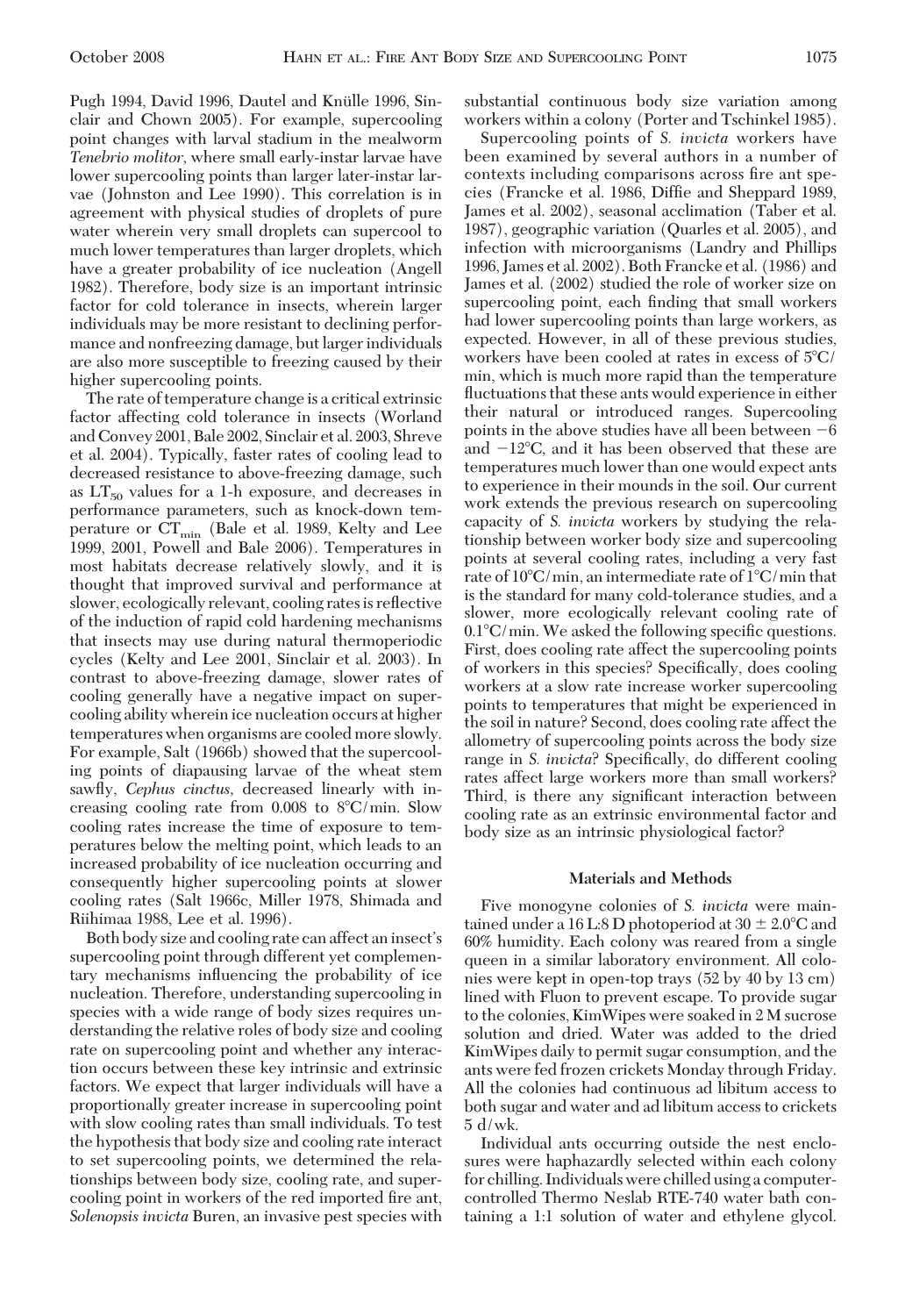Each individual was subjected to chilling at one of three discrete rates: a direct plunge into a bath equilibrated at -35°C, which yielded an approximately linear cooling rate of  $-10^{\circ}$ C/min from 28 to  $-25^{\circ}$ C, tapering off in rate from  $-25$  to  $-35^{\circ}\text{C}$ , a controlled ramp of  $-1^{\circ}\textrm{C}/\textrm{min}$  from 28 to  $-35^{\circ}\textrm{C},$  and a controlled ramp of  $-0.1^{\circ}$ C/min from 28 to  $-35^{\circ}$ C. None of the supercooling points measured in the direct plunge treatment were below  $-25^{\circ}\textrm{C}$ , so this treatment effectively ramped linearly at  $-10^{\circ}$ C/min.

The supercooling point of each ant was measured using a 36-gauge copper/constantan thermocouple (Omega Engineering) linked to a data logging thermometer (Extech EA15) recording at 1-s intervals. The tip of each thermocouple extended through the cap of a 2-ml plastic screw-cap vial that was used to house each ant during chilling. A wooden dowel was attached to the inside of the vial cap with hot-melt glue and served as an anchor point. Each ant selected for chilling was temporarily anesthetized with  $N_2$  and attached at the abdomen to the tip of the thermocouple using a very thin layer of petroleum jelly. Ants were fastened to the dowel with a very thin strip of modeling clay. The supercooling point for each ant was defined as the lowest temperature before a substantial (>1.0°C) exotherm was observed. After chilling, specimens were dried in a 50°C oven for at least 24 h, and their head widths, a typical measure of body size in ants, were quantified (in mm) using a wedge micrometer (Porter 1983).

Data were analyzed using analysis of covariance (ANCOVA), with size (head width) and cooling rate as explanatory variables and colony of origin as a random variable blocked across treatments. We specifically tested for allometric effects of body size on the response of supercooling point to cooling rate (i.e., are larger workers more susceptible to changes in cooling rate than smaller workers) by studying the interaction term between body size and cooling rate in the full-model ANCOVA. Because we were particularly interested in this interaction, both models with and without this interaction are shown. A stepwise procedure was used to eliminate all nonsignificant terms from the reduced model (Zar 1989). Figures show the adjusted means for each parameter of interest holding all other parameters in the model constant (AKA least squares means). All statistical analyses were performed using the JMP software package (SAS Institute 2004).

#### **Results**

Both ANCOVA models were highly significant. There was no significant interaction between body size and cooling rate in the model containing this term (Table 1, model a), so the interaction was dropped from the reduced model (Table 1, model b). Therefore, there was no allometric affect of body size on an individual's supercooling response to cooling rate (i.e., larger workers were not more or less affected by cooling rate than small workers). There was also no significant two-way interaction between colony and

**Table 1. Two reduced ANCOVA models for the effects of body size, cooling rate, colony, and interactions on supercooling point**

| Source                          | df             | F     | $\overline{P}$ |
|---------------------------------|----------------|-------|----------------|
| Whole model a                   | 17             | 4.62  | < 0.001        |
| Body size (head width)          |                | 3.75  | 0.053          |
| Cooling rate                    | $\mathfrak{2}$ | 2.78  | 0.063          |
| Colony                          | 4              | 3.20  | 0.013          |
| Body size $\times$ cooling rate | $\mathfrak{2}$ | 1.21  | 0.298          |
| Cooling rate $\times$ colony    | 8              | 2.69  | 0.007          |
| Error                           | 410            |       |                |
| Total                           | 427            |       |                |
| Whole model b                   | 15             | 5.07  | < 0.001        |
| Body size (head width)          | 1              | 40.96 | < 0.001        |
| Cooling rate                    | $\mathfrak{2}$ | 2.85  | 0.059          |
| Colony                          | 4              | 3.19  | 0.014          |
| Cooling rate $\times$ colony    | 8              | 2.63  | 0.008          |
| Error                           | 412            |       |                |
| Total                           | 427            |       |                |

The first model contains the interaction term between body size and cooling rate, which was not significant and was eliminated from the second model.

body size or three-way interaction in the full model, so these terms were dropped from both reduced models and are not reported. Head width was the greatest contributor to the reduced model ( $F = 40.96, P <$ 0.0001). As expected, body size had a significant effect on supercooling point, with smaller individuals having lower supercooling points than larger individuals across all cooling treatments (Fig. 1). There was a difference of  $\approx 3^{\circ}$ C between the supercooling points of the smallest and largest workers. The effect of cooling rate on the reduced model was only moderately significant and constituted a minor part of the whole model  $(F = 2.854, P = 0.059)$ . Surprisingly, individuals cooled at the intermediate rate of  $1^{\circ}\textrm{C}/\min$ had the highest supercooling points, although the difference between the body size and colony-adjusted means of all three cooling rate treatments was  $\rm {<}1^{\circ}C$ (Fig. 2). Colony of origin also had a significant effect on supercooling point, and there was a considerable interaction between cooling rate and colony identity,



**Fig. 1.** There was a positive relationship between body size and supercooling point when all other factors were held constant. Larger workers had higher supercooling points than smaller workers across colonies and cooling rate treatments. Points represent the ANCOVA-adjusted least square means.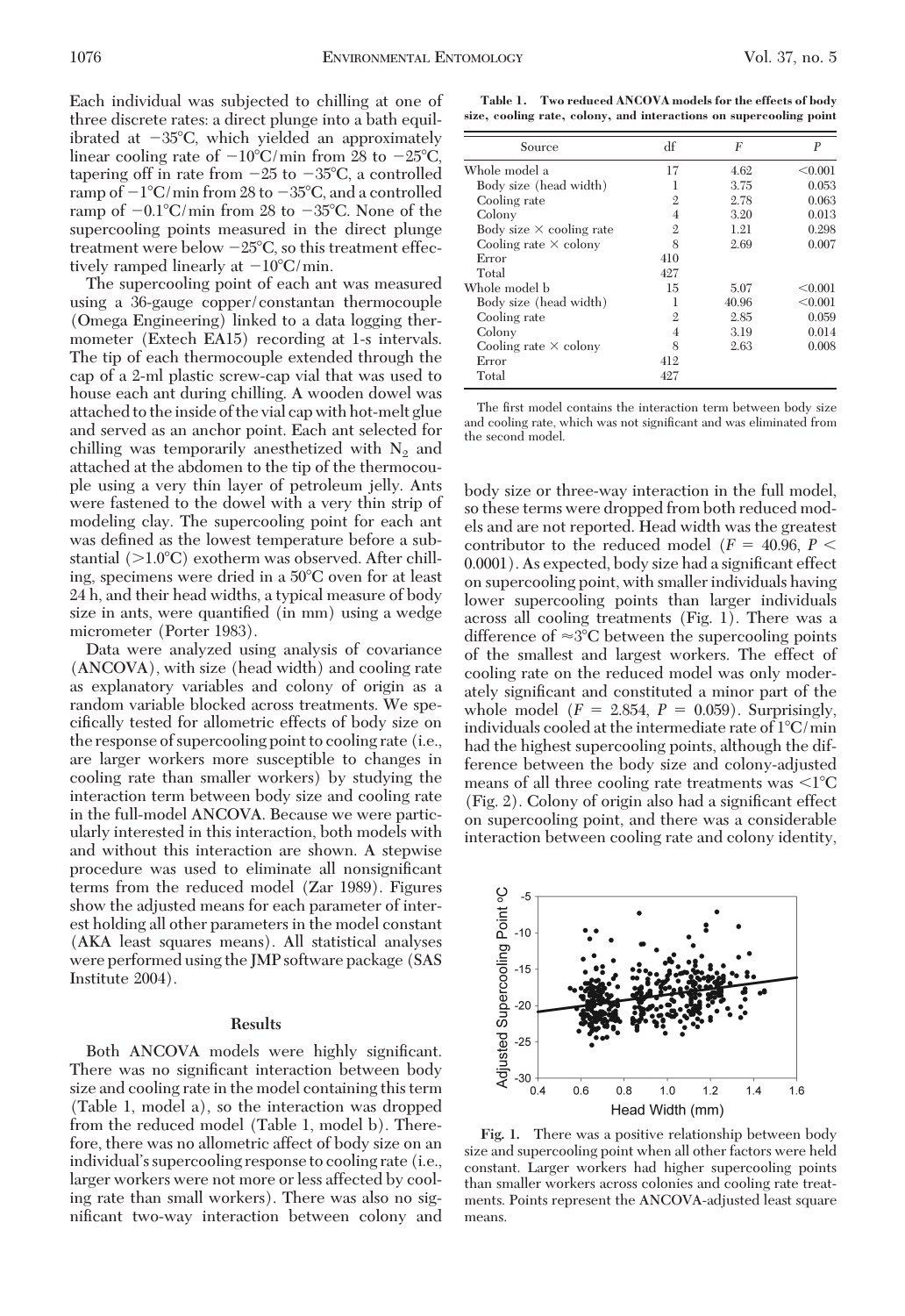

**Fig. 2.** There was a marginally significant effect of cooling rate on supercooling point when all other factors were held constant, but the differences among the means for the three cooling rate treatments was  $\leq l^{\circ}C$ . Points represent the ANCOVA-adjusted least square means, and the bars represent SE.

indicating that the colonies differed in their supercooling response to cooling rate (Fig. 3).

#### **Discussion**

As expected, body size had an effect on supercooling point, with large workers freezing at higher temperatures than small workers. The regression equation from adjusted residual values predicted a supercooling point difference of  $\approx 3^{\circ}$ C from the smallest to the largest workers. This is in agreement with previous studies in fire ants that have also shown that small workers have lower supercooling points (Francke et al. 1986, James et al. 2002). We saw no evidence for an interaction between body size and cooling rate. Therefore, the allometry of supercooling point was constant across cooling rates, and large workers were not more susceptible to differences in cooling rate than small workers, as we had predicted they would be. There was a small effect of cooling rate on supercooling point that approached statistical significance  $(P = 0.059)$  wherein supercooling points were highest in the intermediate cooling rate regimen of  $1^{\circ}$ C/min.



**Fig. 3.** Some of the colonies differed in their responses to cooling rate, leading to a significant colony  $X$  cooling rate interaction. Points represent the ANCOVA-adjusted least square means, and the bars represent SE.

However, the difference in mean supercooling point across the cooling rate treatment groups was  $\leq l^{\circ}C$ even though the rates of cooling varied over two orders of magnitude  $(0.1, 1, \text{ and } 10^{\circ}\text{C/min})$ . Therefore, we feel that the difference in supercooling point across cooling rate treatments observed in our study is likely not biologically meaningful even though it approaches statistical significance. Other studies have shown that there is little effect of cooling rate on supercooling point in the cooling rate range of  $-1$  to  $-5^{\circ}$ C/min, but the effects of cooling rate on supercooling point increase as rates slow down below  $1^{\circ}C/$ min (Salt 1966a, b, Miller 1978, Shimada and Riihimaa 1988). We did not find a difference between our slowest cooling regimen of  $-0.1^{\circ}$ C/min and either of our two faster regimens of  $-1$  or  $-10^{\circ}$ C/min, although even slower cooling regimens may have shown an effect.

We did find a large effect of colony of origin on supercooling rate and a significant two-way interaction between cooling rate and colony of origin on supercooling point. Despite the fact that all of these colonies had been reared from queens under uniform conditions in the laboratory and were of the same approximate size and ontogenetic stage, colonies differed in their mean supercooling point within each of the treatments and in their response across treatments (Fig. 3). Among-colony variation in physiological, behavioral, and life history traits is a well-known feature of fire ants and other social insects that can be caused by numerous factors including colony genotype, maternal, environmental, and colony-size related effects (Hölldobler and Wilson 1990, Porter and Tschinkel 1993, Bourke and Franks 1995, Hahn 2006). Because environment and size were kept the same among colonies in this study, the strong observed colony-level effects could have been caused by genetic effects, maternal effects, or perhaps demographic stochasticity. Clearly the basis for among-colony variation in stress physiology merits further study in social insects.

A long-term goal of our work is to better parameterize cold-tolerance in fire ants, extending our knowledge about causes of overwinter mortality and improving current models used to predict the spread of this invasive species. Because of the large economic and ecological impacts of colonization by *S. invicta,* several ecological models have been developed to predict the spread of this species in the United States (Pimm and Bartell 1980, Stoker et al. 1994, Killion and Grant 1995, Korzukhin et al. 2001), and one model has even been expanded to include the potential range of this ant worldwide (Morrison et al. 2004). All of these models rely on published data to project ranges based on estimated effects of temperature on colony growth and overwintering mortality. The effects of temperature on colony growth and sexual production have been relatively well studied and provide an adequate basis for parameterizing ecological models of thermal effects on range limitation (Porter 1988, Calabi and Porter 1989, Porter and Tschinkel 1993, Macom and Porter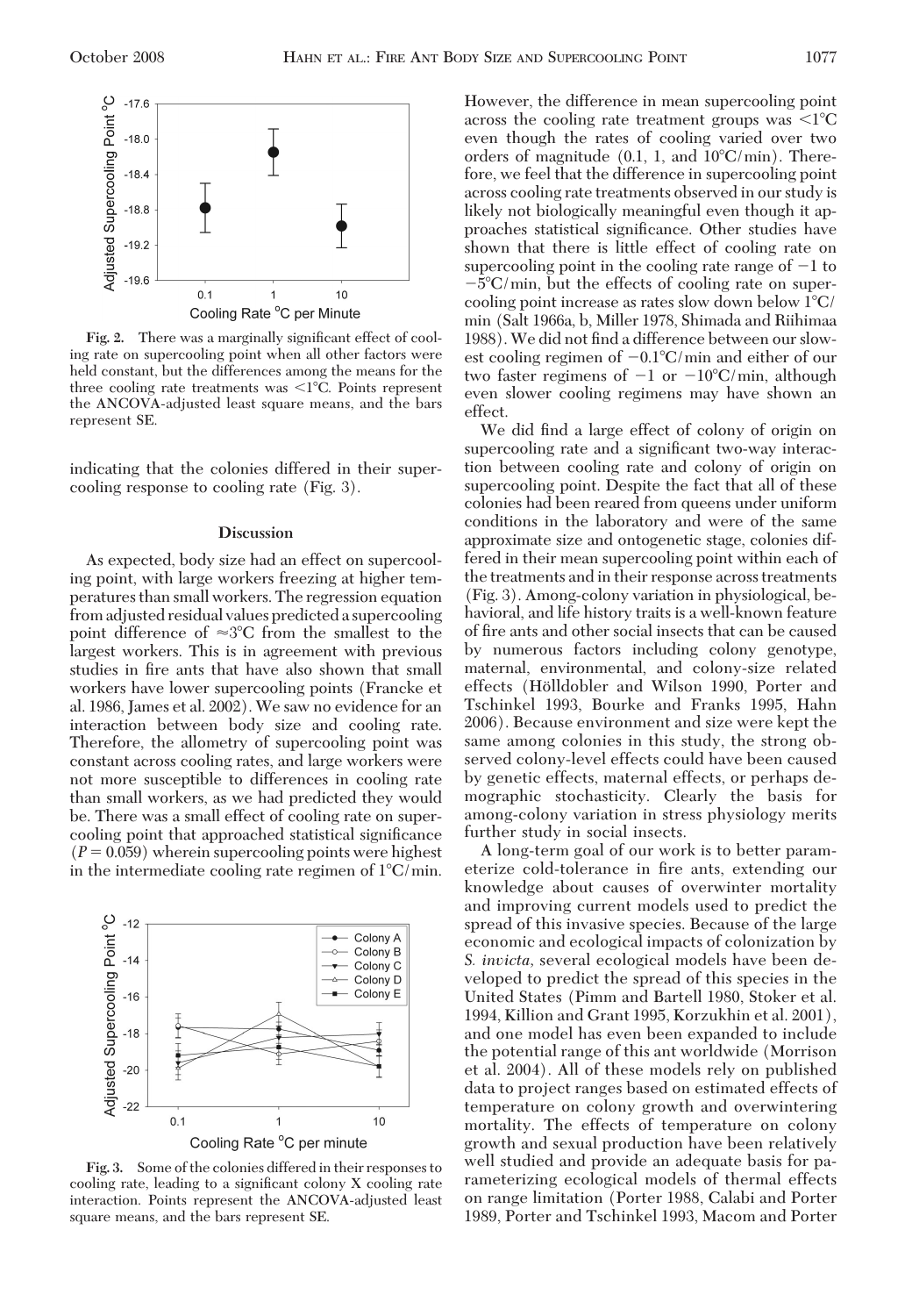1995). Unfortunately, cold tolerance and overwintering mortality have received much less detailed attention, limiting the efficacy of models predicting range limitations based on winter temperatures.

Periodic exposure to cold is a critical source of mortality for fire ant colonies, and colony mortality during a cold event is inßuenced by both the absolute lowest temperature experienced and the length of time that air temperature at a site spent  $\mathsf{<}0^\circ\mathsf{C}$  (Morrill et al. 1978, Callcott et al. 2000). It is clear that fire ant workers are not freeze-tolerant, because none survive freezing. Although supercooling points vary considerably among studies, all of the literature including our study estimates fire ant supercooling points to be below  $-6^{\circ}\mathrm{C}$  and most are between  $-12$  and  $-20^{\circ}\mathrm{C}$ (Francke et al. 1986, Taber et al. 1987, DifÞe and Sheppard 1989, Landry and Phillips 1996, James et al. 2002, Quarles et al. 2005). Fire ants dwell in complex mounds in the soil and have a well-developed capability for sensing thermal conditions and moving within the mound to optimize their temperatures and the temperature of their brood during development (Porter and Tschinkel 1993, Tschinkel 2005). Fire ants are known to retreat further into their mounds during cold weather, and mounds provide significant thermal insulation, making it unlikely that temperatures within the top of the mound decline below  $-2$  to  $-4^{\circ}\text{C}$  in even the coldest locales where fire ants are present (Markin et al. 1984, Porter and Tschinkel 1987, Vogt et al. 2003). One aim of our study was to determine whether a slower cooling rate (0.1°C/min) would push the supercooling points of workers up just below zero, so that freezing could be a potential source of mortality in light of the high subzero temperatures that ants in mounds in the field might experience. However, we found little effect of cooling rate on supercooling points. Even cooling at our slowest rate yielded supercooling points well below temperatures that ants would likely experience in their mounds in the field. Interestingly, all fire ant supercooling studies to date have worked with isolated individuals, not ants in their natural mounds where they would be in contact with a variety of nucleating agents, including ice crystals that may form in damp soil, that could cause freezing at temperatures just below 0°C (Costanzo et al. 1995). Therefore, understanding the importance of freezing at relatively high subzero temperatures to overwintering mortality will require greater study in a field-based, ecologically relevant context.

## **Acknowledgments**

This work was performed as partial fulfillment of an undergraduate research project by A.R.M. Financial support is gratefully acknowledged from the UF-NIHMinority Summer Research Program to A.R.M. and USDA-NRI-CSREES Grant 2004-35302-745994, NSF Grant IOS-641505, and the Florida State Agricultural Experiment Station to D.A.H.

### **References Cited**

- Angell, C. A. 1982. Supercooled water, pp. 1-81. *In* F. Franks (ed.), Water: a comprehensive treatise, vol. 7. Plenum, New York.
- **Bale, J. S. 2002.** Insects at low temperatures: from molecular biology to distributions and abundance. Phil. Trans. R. Soc. Lond. B. 357: 849–862.
- **Bale, J. S., T. N. Hansen, M. Nishino, and J. G. Baust. 1989.** Effect of cooling rate on the survival of larvae, pupariation, and adult emergence of the gallßy *Eurosta solidaginis.* Cryobiology 26: 285-289.
- **Blanckenhorn,W. U. 2000.** The evolution of body size: what keeps organisms small? Q. Rev. Biol. 75: 385-407.
- **Bourke, A.F.G., and N. R. Franks. 1995.** Social evolution in ants. Princeton University Press, Princeton, NJ.
- **Calabi, P., and S. D. Porter. 1989.** Worker longevity in the fire ant *Solenopsis invicta*: ergonomic correlations between temperature, size, and metabolic rates. J. Insect Physiol. 35: 643-649.
- **Callcott, A. A., D. H. Oi, H. L. Collins, D. F. Williams, and T. C. Lockley. 2000.** Seasonal studies of an isolated red imported fire ant (Hymenoptera: Formicidae) population in eastern Tennessee. Environ. Entomol. 29: 788-794.
- **Chen, C.-P., and D. L. Denlinger. 1992.** Reduction of cold injury in ßies using an intermittent pulse of high temperature. Cryobiology 29: 138–143.
- **Chown, S. L., and S. W. Nicholson. 2004.** Insect physiological ecology: mechanisms and patterns. Oxford University Press, Oxford, United Kingdom.
- **Chown, S. L., M. D. Le Lagadec, and C. H. Schotz. 1999.** Partitioning variance in a physiological trait: desiccation resistance in keratin beetles (Coleoptera, Trogidae). Funct. Ecol. 13: 838-844.
- **Costanzo, J. P., J. B. Iverson, M. F. Wright, and R. E. Lee, Jr. 1995.** Cold hardiness and overwintering strategies of hatchlings in an assemblage of northern turtles. Ecology 76: 1772-1785.
- **Dautel, H., and W. Knülle. 1996.** The supercooling ability of ticks (Acari, Ixodidea). J. Comp. Physiol. B. 166: 517-524.
- **David, J. F., and G. Vannier. 1996.** Changes in supercooling with body size, sex, and seasonin thelong-lived millipede, *Polyzonium germanicum* (Diplopoda: Polyzoniidae). J. Zool. 40: 599-608.
- **Diffie, S. K., and D. C. Sheppard. 1989.** Supercooling studies on the imported Þre ants, *Solenopsis invicta* and *Solenopsis richteri* (Hymenoptera: Formicidae) and their hybrid. J. Entomol. Sci. 24: 361-364.
- **Feder, M. E., and G. E. Hofmann. 1999.** Heat-shock proteins, molecular chaperones, and the stress response: evolutionary and ecological physiology. Annu. Rev. Physiol. 61: 243-282.
- **Francke, O. F., J. C. Cokendolpher, and L. R. Potts. 1986.** Supercooling studies on North American fire ants (Hymenoptera: Formicidae). Southwest. Nat. 31: 87-94.
- **Hahn, D. A. 2006.** Two closely related species of desert carpenter ant differ in individual-level allocation to fat storage. Physiol. Biochem. Zool. 79: 847-856.
- **Heinrich, B. 1989.** Beating the heat in obligate insect endotherms: the environmental problem and the organismal solutions. Am. Zool. 29: 1157-1168.
- **Hoffmann, A. A., and M. J. Hercus. 2000.** Environmental stress as an evolutionary force. Bioscience 50: 217-226.
- **Hoffmann, A. A., R. Hallas, C. Sinclair, and P. Mitrovski. 2001.** Levels of variation in stress resistance in*Drosophila* among strains, local populations, and geographic regions: patterns for desiccation, starvation, cold resistance, and associated traits. Evolution 55: 1621-1630.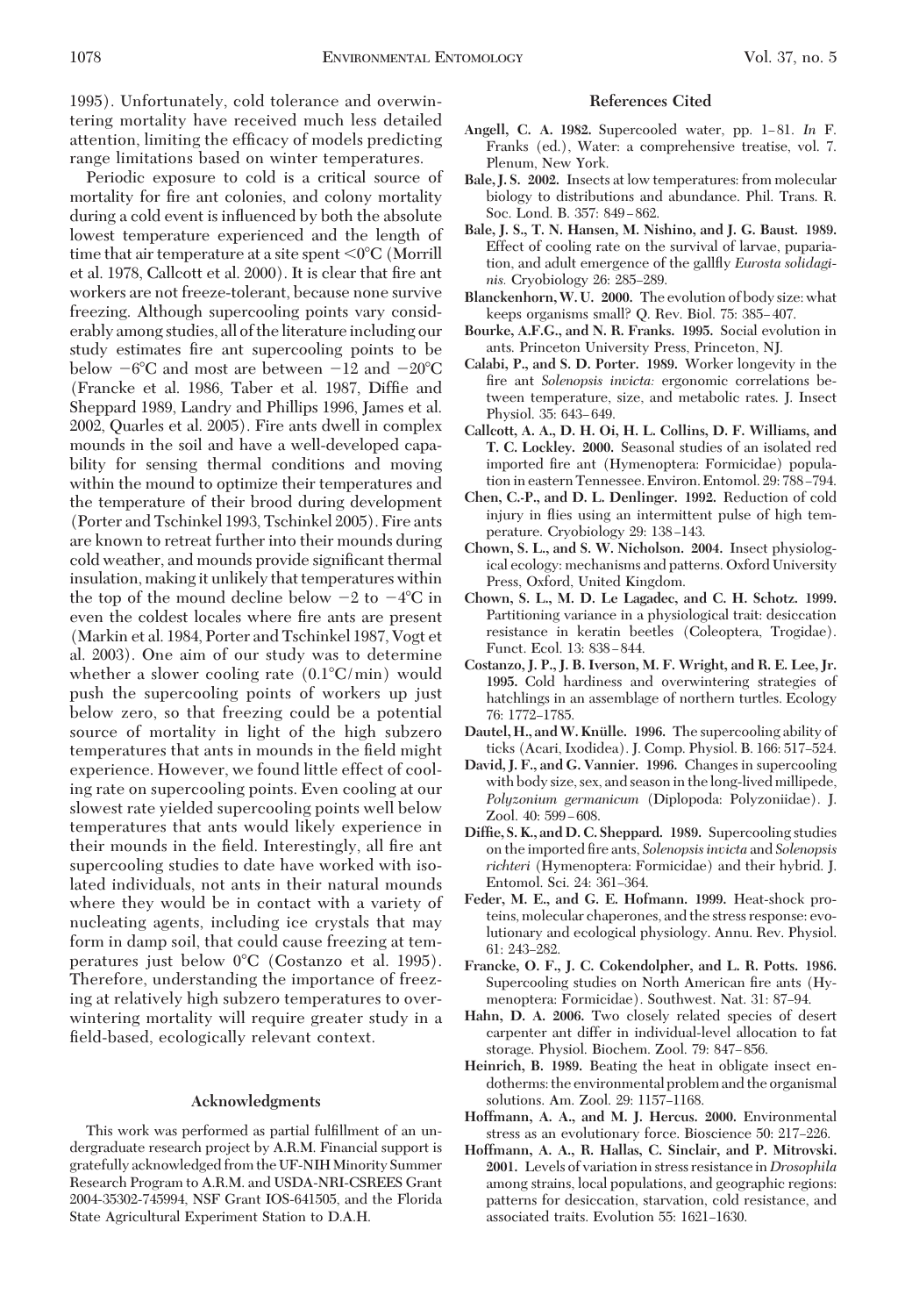- **Ho¨lldobler, B., and E. O. Wilson. 1990.** The ants. Harvard University Press, Cambridge, MA.
- **Irwin, J. T., and R. E. Lee, Jr. 2002.** Energy and wate conservationin frozen vs. supercooled larvae of the goldenrod gall ßy, *Eurosta solidaginis* (Fitch) (Diptera:Tephritidae). J. Exp. Zool. 292: 345-350.
- **Irwin, J. T., and R. E. Lee, Jr. 2003.** Cold winter microenvironments conserve energy and improve overwintering survival and potential fecundity of the goldenrod gall ßy, *Eurosta solidaginis.* Oikos 100: 71–78.
- **James, S. S., R. M. Pereira, K. M. Vail, and B. O. Ownley. 2002.** Survival of imported fire ant (Hymenoptera: Formicidae) species subjected to freezing and near-freezing temperatures. Environ. Entomol. 31: 127-133.
- **Kelty, J. D., and R. E. Lee, Jr. 1999.** Induction of rapid cold hardening by cooling at ecologically relevant rates in *Drosophila melanogaster.* J Insect Physiol. 45: 719-726.
- **Kelty, J. D., and R. E. Lee, Jr. 2001.** Rapid cold hardening of *Drosophila melanogaster* (Diptera: Drosophilidae) during ecologically based thermoperiodic cycles. J. Exp. Biol.  $204 \cdot 1659 - 1666$
- **Killion, M. J., and W. E. Grant. 1995.** A colony-growth model for the imported fire ant: potential geographic range of an invading species. Ecol. Model. 77: 73–84.
- **Landry, C. E., and S. A. Phillips, Jr. 1996.** Potential of icenucleating active bacteria for management of the red imported fire ant (Hymenoptera: Formicidae) Environ. Entomol. 25: 859-866.
- **Lee, R. E., Jr. 1991.** Principles of insect low temperature tolerance, pp. 17-46. In R. E. Lee and D. L. Denlinger (eds.), Insects at low temperature. Chapman & Hall Press, New York.
- **Lee, R. E., Jr., J. P. Costanzo, and J. A. Mugnano. 1996.** Regulation of supercooling and ice nucleation in insects. Eur. J. Entomol. 93: 405-418.
- **Lorzukhin, M. D., S. D. Porter, L. C. Thompson, and S. Wiley. 2001.** Modeling temperature-dependent range limits for the fire ant *Solenopsis invicta* (Hymenoptera: Formicidae) in the United States. Environ. Entomol. 30: 645–655.
- **Macom, T. E., and S. D. Porter. 1995.** Food and energy requirements of laboratory fire ant colonies (Hymenoptera; Formicidae: *Solenopsis invicta*). Environ. Entomol. 24: 387-391.
- **Miller, L. K. 1978.** Freezing tolerance in relation to cooling rate in an adult insect. Cryobiology 15: 345-349.
- **Morrison, L. W., S. D. Porter, E. Daniels, and M. D. Korzukhin. 2004.** Potential global range expansion of the invasive fire ant, *Solenopsis invicta*. Biol. Invas. 6: 183-191.
- **Ohgushi, T. 1996.** Consequences of adult size for survival and reproductive performance in a herbivorous ladybird beetle. Ecol. Entomol. 21: 47-55.
- **Oster, G. F., and E. O. Wilson. 1978.** Caste and ecology in social insects. Princeton University Press, Princeton, NJ.
- **Pimm, S. L., and D. P. Bartell. 1980.** Statistical model for predicting range expansion of the red imported fire ant, *Solenopsis invicta,* in Texas. Environ. Entomol. 9: 653-658.
- **Porter, S. D. 1983.** Fast, accurate method of measuring ant head widths. Ann. Entomol. Soc. Am. 76: 866-867.
- **Porter, S. D. 1988.** Impact of temperature on colony growth and development rates of the ant, *Solenopsis invicta.*J. Insect Physiol. 34: 1127-1133.
- **Porter, S. D., and W. R. Tschinkel. 1985.** Fire ant polymorphism: the ergonomics of brood production. Behav. Ecol. Socio. 16: 323-336.
- **Porter, S. D., and W. R. Tschinkel. 1987.** Foraging in *Solenopsis invicta* (Hymenoptera: Formicidae) effects of weather and season. Environ. Entomol. 16: 802–808.
- **Porter, S. D., and W. R. Tschinkel. 1993.** Fire ant thermal preferences; behavioral control of growth and metabolism. Behav. Ecol. Socio. 32: 321-329.
- **Powell, S. J., and J. S. Bale. 2006.** Effect of long-term and rapid cold hardening on the cold torpor temperature of an aphid. Physiol. Entomol. 31: 348-352.
- **Pugh, P.J.A. 1994.** Supercooling points and water content in Acari. Acta Oecologia (Berl.) 15: 71-77.
- **Quarles, A., R. M. Kostecke, and S. A. Phillips, Jr. 2005.** Supercooling of the red imported fire ant (Hymenoptera: Formicidae) on a latitudinal temperature gradient in Texas. Southwest. Nat. 50: 302-306.
- **Raubenheimer, D., and S. J. Simpson. 1997.** Integrative models of nutrient balancing; application to insects and vertebrates. Nut. Res. Rev. 10: 151-179.
- **Reim, C., Y. Teuschel, and W. U. Blanckenhorn. 2006.** Sizedependent effects of temperature and food stress on energy reserves and starvation resistance in yellow dung flies. Evol. Ecol. Res. 8: 1215-1234.
- **Roff, D. A. 1992.** The evolution of life histories: theory and analysis. Chapman & Hall Press, New York.
- **Salt, R. W. 1966a.** Factors inßuencing nucleation in supercooled insects. Can. J. Zool. 44: 117-133.
- **Salt, R. W. 1966b.** Effect of cooling rate on the freezing temperatures of supercooled insects. Can. J. Zool. 44: 655Ð 659.
- **Salt, R. W. 1966c.** Relation between time of freezing and temperature in supercooled larvae of*Cephus cinctus*Nort. Can. J. Zool. 44: 947-952.
- **SAS Institute. 2004.** JMP IN. Version 5.1.3. SAS Institute, Cary, NC.
- **Shepherd, B. L.,H.D. Prange, and A. P.Moczek. 2008.** Some like it hot: body and weapon size affects thermoregulation in horned beetles. J. Insect Physiol. 54: 604-611.
- **Shimada, K., and A. Riihimaa. 1988.** Cold acclimation, inoculative freezing, and slow cooling: essential factors contributing to the freeze-tolerance in diapausing larvae of *Chymomyza costata* (Diptera: Drosophilidae). Cryo Lett.  $9:5-10.$
- **Shreve, S. M., J. D. Kelty, and R. E. Lee, Jr. 2004.** Preservation of reproductive behaviors during modest cooling: rapid cold-hardening fine-tunes organismal response. J. Exp. Biol. 207: 1797-1802.
- **Sinclair, B. J., and S. L. Chown. 2005.** Deleterious effects of repeated cold exposure in a freeze-tolerant sub-Antarctic caterpillar. J. Exp. Biol. 208: 869-879.
- **Sinclair, B. J., P. Vernon, C. J. Klock, and S. L. Chown. 2003.** Insects at low temperatures: an ecological perspective. Trends Ecol. Evol. 18: 257-262.
- **Sømme, L. 1982.** Supercooling and winter survival in terrestrial arthropods. Comp. Biochem. Physiol. A. 73: 519 – 543.
- **Sømme, L. 1995.** Invertebrates in hot and cold arid environments. Springer Press, New York.
- **Stockhoff, B. A. 1991.** Starvation resistance of gypsy moth, *Lymantria dispar* (L.) (Lepidoptera; Lymantriidae): tradeoffs among growth, body size, and survival. Oecologia (Berl.) 88: 422–429.
- **Stoker, R. L., D. K. Ferris, W. E. Grant, and L. J. Folse. 1994.** Simulating colonization by exotic species: a model of the red imported fire ant (*Solenopsis invicta*) in North America. Ecol. Model. 73: 281-292.
- **Taber, S. W., J. C. Cokendolpher, and O. F. Francke. 1987.** Supercooling points of red imported fire ants, Solenopsis invicta (Hymenoptera: Formicidae) from Lubbock, Texas. Entomol. News 98: 153-158.
- Tschinkel, W. R. 2005. The fire ants. Harvard University Press, Cambridge, MA.